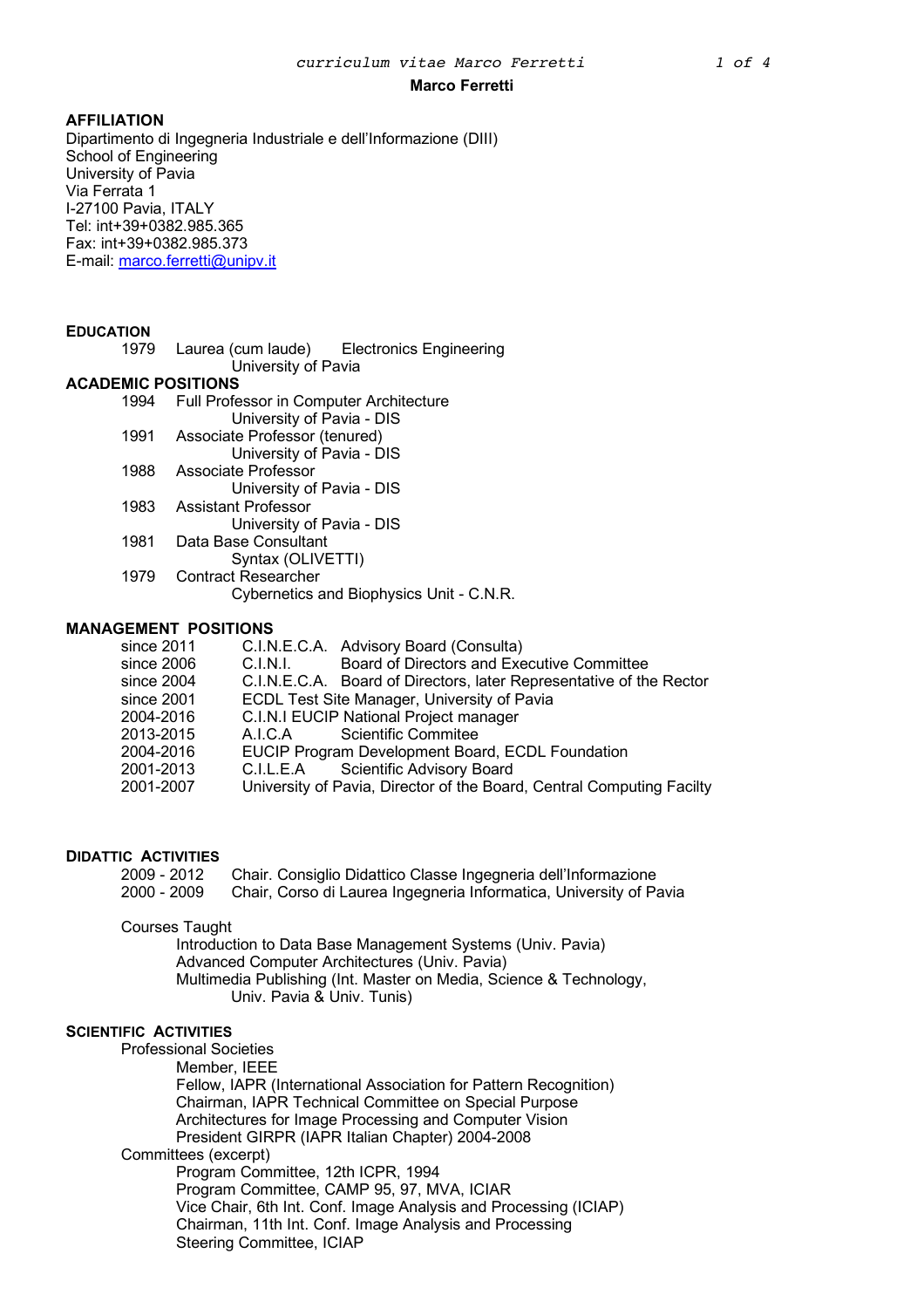Reviewer activities (excerpt) for: IEEE Transaction on Signal Processing Pattern Recognition Journal of Visual Languages and Computing Vision, Image and Signal Processing Signal Processing European Transactions on Telecommunications Cahier de la Recherche

#### **CONSULTANCY ACTIVITIES.**

2016. Member of the selection panel in the tender by **FondDirigenti** for "Procedura aperta per l'affidamento dei servizi di sviluppo, manutenzione e gestione del Sistema Informativo di Fondirigenti Denominato SIF, Codice identificativo gara (CIG) 61016844EC"

2015-2016. Member of the selection panel in the tender by **CINECA** for 22 M€ "GARA1505 - SISTEMA DI SUPERCALCOLO DI CLASSE TIER-0, CIG 61517096DB, CUP D89J14001490005 Numero Gara A.N.AC. 5949867 - CIG 61517096D"

1999-2000. Consultancy and Service agreement between "**Regione Lombardia**" and "Università degli Studi di Pavia" for the definition and the design ao an integrated data base, to be used as a first ICT support to the "Sportello unico per le imprese".

Ottobre 1999. Consultancy to "**Prefettura di Pavia**". Technical assessment on the "Progetto architetturale per la realizzazione di un sistema distribuito ed integrato di servizi tra Prefettura di Pavia ed altri Uffici Pubblici". Interoperability of IS among "Prefetture".

1994-1995. Member of the selection panel in the tender by "**Comune di Mantova**" for "Appalto Concorso per l'automazione dei servizi del Comune di Mantova".

## **MAJOR PROFESSIONAL PROJECTS**

ICT competency framework, eCF. Since 2011, he is tracking the set-up of the EU e-Skills initiative and the evolution of the eCF (European e-Competence Framework) proposed by CEN through CWAs (CEN Workshop Agreements) currently at its 3.0 version. Since 2014, he is leading the **C.I.N.I. National laboratory CFC "Competenze digitali, formazione e cerificazione",** that carries out a research activity on e-competences schemes, academia curricula and marketplace ICT labour requirements. In this capacity, he represents CINI within the UNI UNINFO committee that drafted the UNI 11506/2013 rule "Attività professionali non regolamentate - Figure professionali operanti nel settore ICT - Definizione dei requisiti di conoscenza, abilità e competenze". Recently (2014), he lectured on these subjects for the DG Enterprise fundend projects "E.leadership initiative" and the "ICT Body of Knowledge".

During 2014 he represented CINI at the "**Tavolo di coordinamento**" set up by **AGID** for the "Programma nazionale per la Cultura, la formazione e le competenze digitali", and also at the focus group on "Competenze di eleadership".

Since 2016, he leads CINI CFC participation in the "Osservatorio delle Competenze Digitali", an initiative of ASSINFRON, ASSINTEL, ASSINTER, AICA, with support from AGID, to analyze the ICT market place and the supply/demand balance of ICT professionals.

He has served as expert in many EU led initiative in the ICT professionalism, among which the e-Skills project led by Empirica on "E-Leadership", and the "ICT Professionalism Framework" project commissioned to E&Y, CapGemini and IDC.

EUCIP Professional Scheme and University curricula. From 2004 to 2011, he managed a nation-wide project led by C.I.N.I. to study the connections between professional profiling schemes with associated vendor independent certifications, and university curricula in ICT. C.I.N.I has worked on the EUCIP scheme, and in the years 2004- 2007 has analysed in detail Computer Engineering and Computer Science tracks (at the bachelor level, a threeyear degree) with respect to the so called CORE level syllabus of competences, as specified by the EUCIP scheme. The project has highlighted the intersections and the differences, both in coverage and depth. Experimental e-learning courses have been designed to fill in the gaps highlighted by the analysis of university curricula, especially in the competence areas of the use of ICT methods and tools in the management of business within companies and organizations. The projects has been extended in 2008-2009, with the aim of assessing the coverage of professional profiles as specified by the so called EUCIP Elective scheme in university master tracks (two-year degree).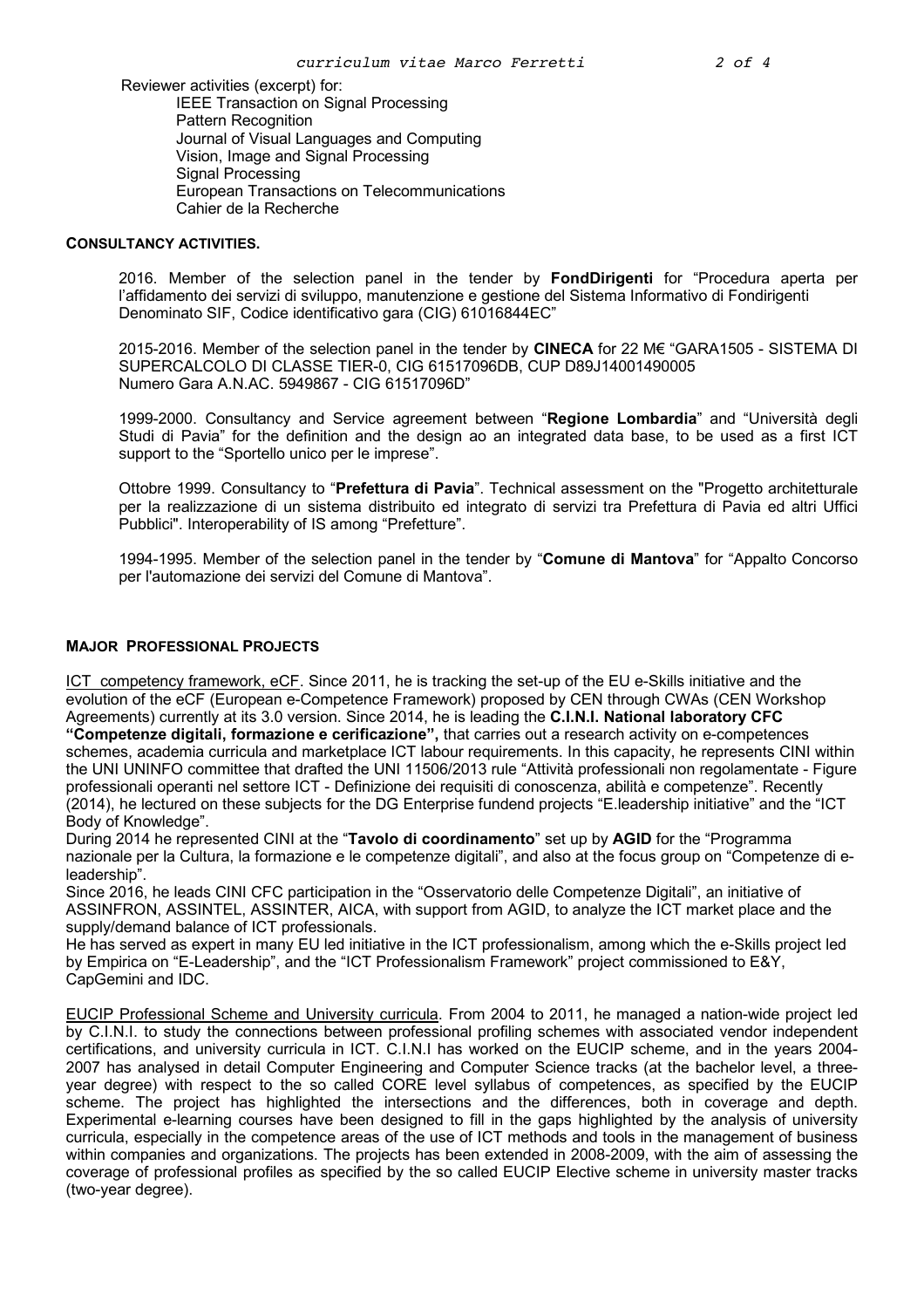## **MAJOR RESEARCH ACTIVITIES**

Bioinformatics and Massively Parallel Processing. Development of paralleization strategies for Bioinformatics applications on massively parallel processing systems such as IBM Blue Gene/Q. Main focus is on the study of the 3D structures of proteins and of the composition of the molecular structure by *secondary structures*.

Massively Parallel Pyramidal Computer Systems. This work has lead to the design, construction and verification at the prototype stage of a multi-processor system for vision and image processing, based on a hierarchical topology, the so-called pyramid, known as PAPIA (Pyramidal Architecture for Parallel Image Analysis). Such a system allows to efficiently process images in a multi-resolution mode. It is based on a semi-custom chip embedding a small pyramid of 5 elementary processors. An enhanced version of the system has also been design. The pyramid is mapped logically in a specialized bi-dimensional array with 8-connectivity mesh topology. The chip contains an array of 128 elementary processors.

The project was partly funded by E.N.E.A.

ASIC for Object Recognition. The detection and localization of bi-dimensional shapes in images for industrial inspection has been addressed with a dedicated approach, to cope with the stringent time requirement of many inspection tasks. A chip-set for the Generalized Hough transform is the outcome of a long term research activity, sponsored by C.N.R.

Image compression. A dedicated solution for very simple hardware devices to compress still images was obtained with a peculiar implementation of the Haar transform. This solution leads to compression ratios at least as good as those obtained by using the cosine transform within the JPEG framework, but at a much smaller cost, in term of silicon area.

E-learning and Artificial Intelligence. This activity is centred around the exploitation of knowledge representation methods to enhance e-learning material construction and validation. By leveraging on ontology-based domain knowledge representation, a system has been set-up to assess teaching material with respect to a syllabus-based description. With further profiling, the system is able to infer and construct personalized e-learning courses by assembling them from a catalogue of semantically annotated learning objects.

#### **MOST RELEVANT PUBLICATIONS SINCE 2008.**

M. Ferretti, N. Scarabottolo, "The University Approach to EUCIP", Upgrade, Vol. IX, N. 4, August 2008, pp. 20-26, www.upgrade-cepis.org.

M. Ferretti, J. Oruaas, "E-learning Tools and Project on EUCIP Core", Upgrade, Vol. IX, N. 4, August 2008, pp. 55- 66, www.upgrade-cepis.org.

M. Ferretti, "The EUCIP Scheme in the Italian University System" , in E-Governemnt, ICT Professionalism, Service Science, (R. Bellini, G. Motta, N, Mazzeo eds.), pp 139-148, Springer Verlag, 2008.

M Ferretti, "ICT Professional Profiles and Certifications in the Italian University System – the Eucip Case", in ICT Skills, Education and certificationn, The Multi-stakeholder Partnership, 27-28 Nov 2009, Rome, IT STAR Series, G. Occhini and P. Nedkov Eds., pp. 95-105, Editrice Bibliografica, 2010.

D. Bartocci, F. Ferretti, "Handling Complex Events in Surveillance Tasks", Proc. 16nth Int. Conf. Image Analysis and Processing (ICIAP 2011), Ravenna, Sept. 2011, pp. 99-108, LNCS 6979, Springer (Berlin), 2011.

M. Ferretti, M. Musci, "Parallelism in Embedded Multimedia Frameworks: an assessment," in Atti del 6sto Convegno Nazionale del Gruppo Italiano Ricercatori in Pattern Recognition, Pontignano (Siena), 21-23 Maggio 2012, pagine 12.

M. Ferretti, M. Musci, "Entire Motifs Search of Secondary Structures in Proteins: a Parallelization Study", Proc. Pbio 2013 Intern. Workshop on Parallelism in Bioinformatics, Sept. 17, 2013 (Madrid), pp.199-204, ACM, New York, NY, USA, ISBN: 978-1-4503-1903-4, doi10.1145/2488551.2488580, 2013.

G. Drago, M. Ferretti, M. Musci, "CCMS: A Greedy Approach to Motif Extraction," Proc. PR PS BB PR PS BB - Pattern Recognition in Proteomics, Structural Biology and Bioinformatics, Naples, 9-10 Sept, in "New Trends in Image Analysis and Processing – ICIAP 2013", LNCS 8158, Springer (Berlin), ISBN 978-3-642-41189-2, doi 10.1007/978-3-642-41190-8, 2013.